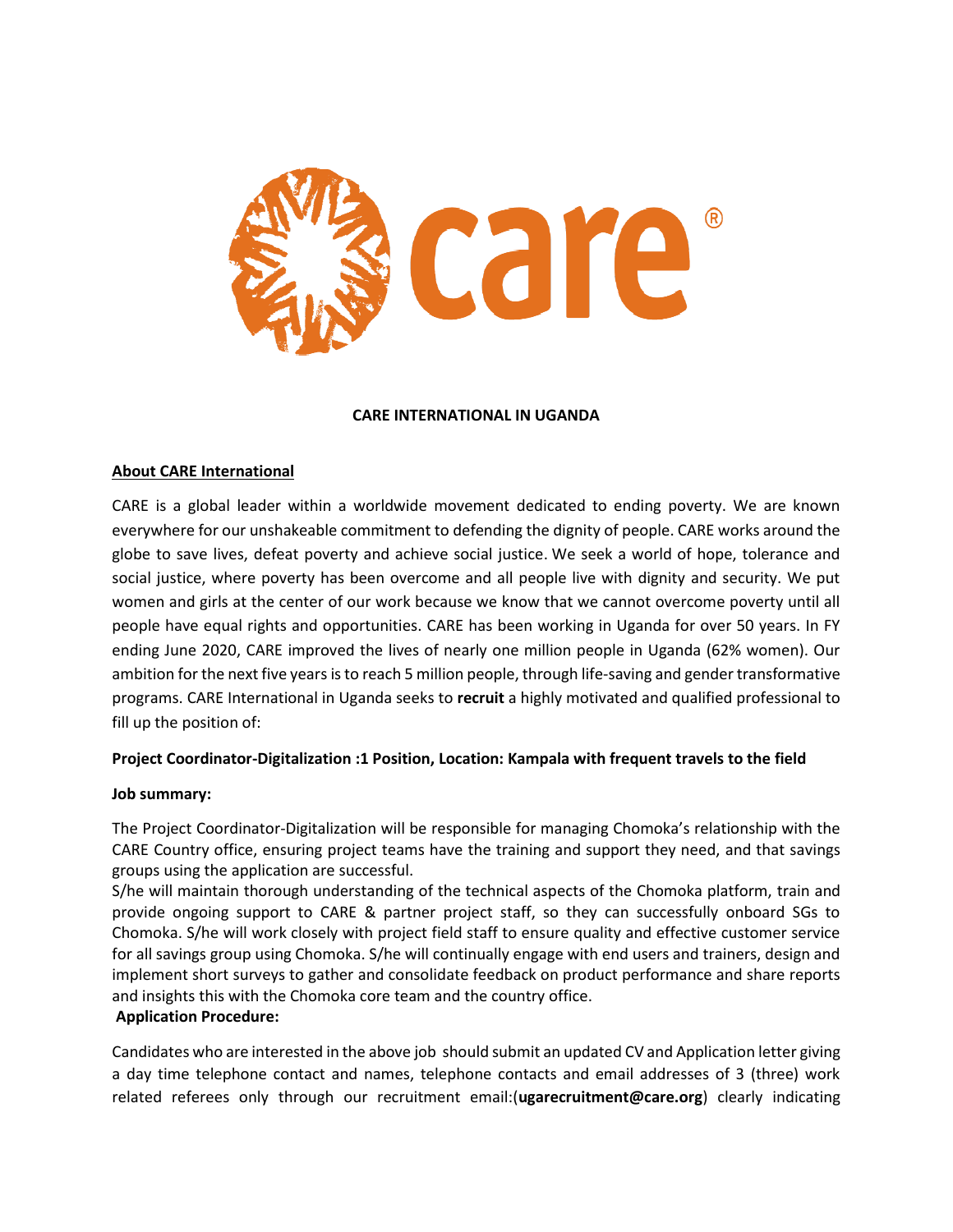**"Project Coordinator-Digitalization" in the email subject**. The deadline for submitting CVs is **18th March, 2021.** For any questions please call our office on 0312258100/150.

**CARE IS AN EQUAL OPPORTUNITIES, GENDER SENSITIVE, CORRUPTION, SEXUAL EXPLOITATION AND ABUSE INTOLERANT EMPLOYER.** *Please Note that CARE International in Uganda does not ask any applicant payment for any recruitment process*

**N.B: Refer to the Job description below for more details about the job**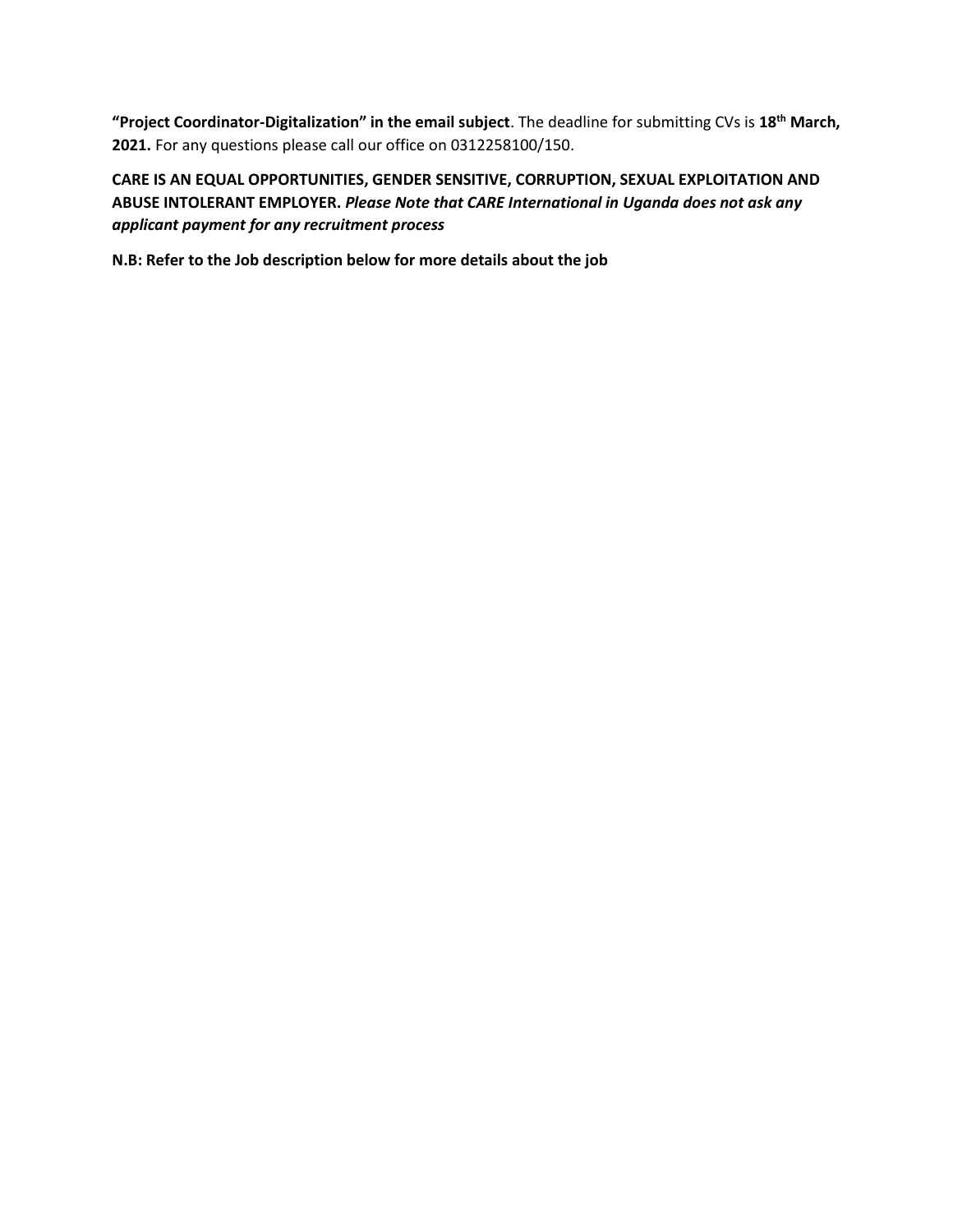| <b>CARE INTERNATIONAL IN UGANDA</b> |                                               |            |                | <b>JOB DESCRIPTION</b> |  |
|-------------------------------------|-----------------------------------------------|------------|----------------|------------------------|--|
| <b>Job Position Title</b>           | <b>Project Coordinator-Digitalization</b>     |            |                |                        |  |
| <b>Job Grade and Step</b>           | D                                             |            |                |                        |  |
| Program/Project                     | Chomoka                                       |            |                |                        |  |
| <b>Duty Station/travel time</b>     | Kampala with frequent field travels           |            |                |                        |  |
| <b>Immediate Supervisor</b>         | <b>Financial Inclusion and Policy Advisor</b> |            |                |                        |  |
| <b>Supervisees</b>                  | N/A                                           |            |                |                        |  |
| Status of JD                        | X                                             | <b>New</b> | <b>Revised</b> | <b>No Change</b>       |  |
| Date submitted to HR                | <b>March 2021</b>                             |            |                |                        |  |
| <b>Name of Job Holder</b>           |                                               |            |                |                        |  |
| Date of Hire                        |                                               |            |                |                        |  |

# **ABOUT CARE INTERNATIONAL IN UGANDA**

CARE is a global leader within a worldwide movement dedicated to ending poverty. We are known everywhere for our unshakeable commitment to defending the dignity of people. CARE works around the globe to save lives, defeat poverty and achieve social justice. We seek a world of hope, tolerance and social justice, where poverty has been overcome and all people live with dignity and security. We put women and girls at the Centre of our work because we know that we cannot overcome poverty until all people have equal rights and opportunities. CARE has been working in Uganda for over 50 years, and in 2019/2020, CARE improved lives of 2.6 million people (62% women). Our ambition for the next five years is to reach 10 million people, through our life-saving, resilience building & gender transformative programs.

### **PROGRAM SUMMARY**

Chomoka is a dynamic FinTech start up that is unlocking the transformative potential of savings groups through technology. Incubated by CARE and built in partnership with a Tanzania software solutions provider, Chomoka is driven by a proprietary smartphone application used by informal savings groups (VSLAs, AVEC, SILC groups) to manage their records, access financial services and access advisory support from a trusted network of agents. Chomoka's target markets are the millions of savings group members across Sub-Saharan Africa and the companies and promoting agencies seeking to serve them. Chomoka was developed and launched first in Tanzania in 2019. It is now poised for Pan-African expansion (Ghana, Cote d'Ivoire, Rwanda, Uganda are on track to launch within 12 months). With 20+ years as a leader in financial inclusion, CARE is uniquely positioned to support Chomoka's success. In Tanzania, CARE has supported 7,000 users to adopt the product to date. Over the coming years, Chomoka will be expanded to West and East Africa. In doing so, Chomoka will offer users an efficient, customer-centric bridge that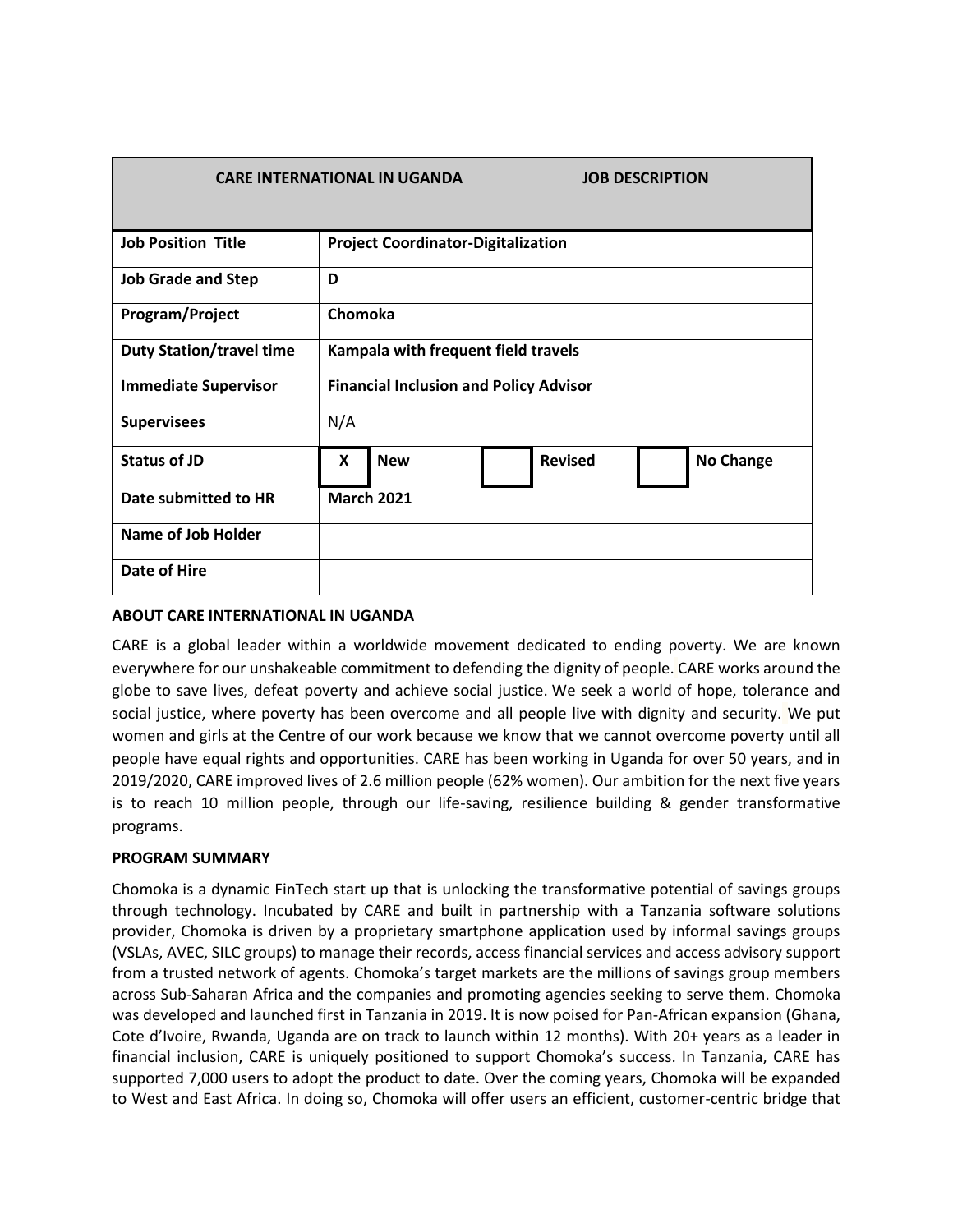enables them to not only set up and manage effective informal savings groups but also access a growing range of formal digital financial services designed to meet their needs. Ultimately Chomoka aims to support our users, including women in particular, to access financial services and benefit from the digital economy.

# **Summary of CARE's work with VSLAs in Uganda:**

CARE Uganda works directly with over 890,000 community members (70% women), mobilized in over 32,000 VSLAs, across four regions (West Nile, Northern, Eastern and Western Uganda). CARE Uganda's VSLA programming is included in both humanitarian/emergencies and development interventions and also serves as a platform for community mobilization. Utilizing the VSLA model, CARE has managed to reach all categories of rural populations including the very poor and the extremely vulnerable by challenging their capacity to break the circle of poverty.

This is an exciting opportunity for a *Project Coordinator-Digitalization* to step into a startup environment to support the launch of an innovative tech solution for informal savings groups in Uganda. We are looking for someone who can drive the execution of key activities to move Chomoka forward. This position offers an opportunity to work in a dynamic environment that emphasizes innovative thinking, passion for driving development, and a bias towards action to achieve results.

### **Job summary**

The Project Coordinator-Digitalization will be responsible for managing Chomoka's relationship with the CARE Country office, ensuring project teams have the training and support they need, and that savings groups using the application are successful.

S/he will maintain thorough understanding of the technical aspects of the Chomoka platform, train and provide ongoing support to CARE & partner project staff, so they can successfully onboard SGs to Chomoka. S/he will work closely with project field staff to ensure quality and effective customer service for all savings group using Chomoka. S/he will continually engage with end users and trainers, design and implement short surveys to gather and consolidate feedback on product performance and share reports and insights this with the Chomoka core team and the country office.

### **SPECIFIC RESPONSIBILITIES**

### **Responsibility #1 (40%): Provide Training and Training of Trainers on Chomoka for CARE project staff**

- Coordinate with CARE project team to develop Chomoka Training plans and integrate Chomoka activities within broader Project Activity plans
- Train and sensitize CARE Project staff and community-based trainers/agents on how to incorporate Chomoka into ongoing VSLA activities
- Maintain thorough understanding of the technical aspects of the digital technology and provide support to trainers
- Develop, localize and review materials and tools to support remote and in-person training of savings groups' adoption of Chomoka.

### **Responsibility#1 (40%): Roll-out of Chomoka App and Implementation of the Program**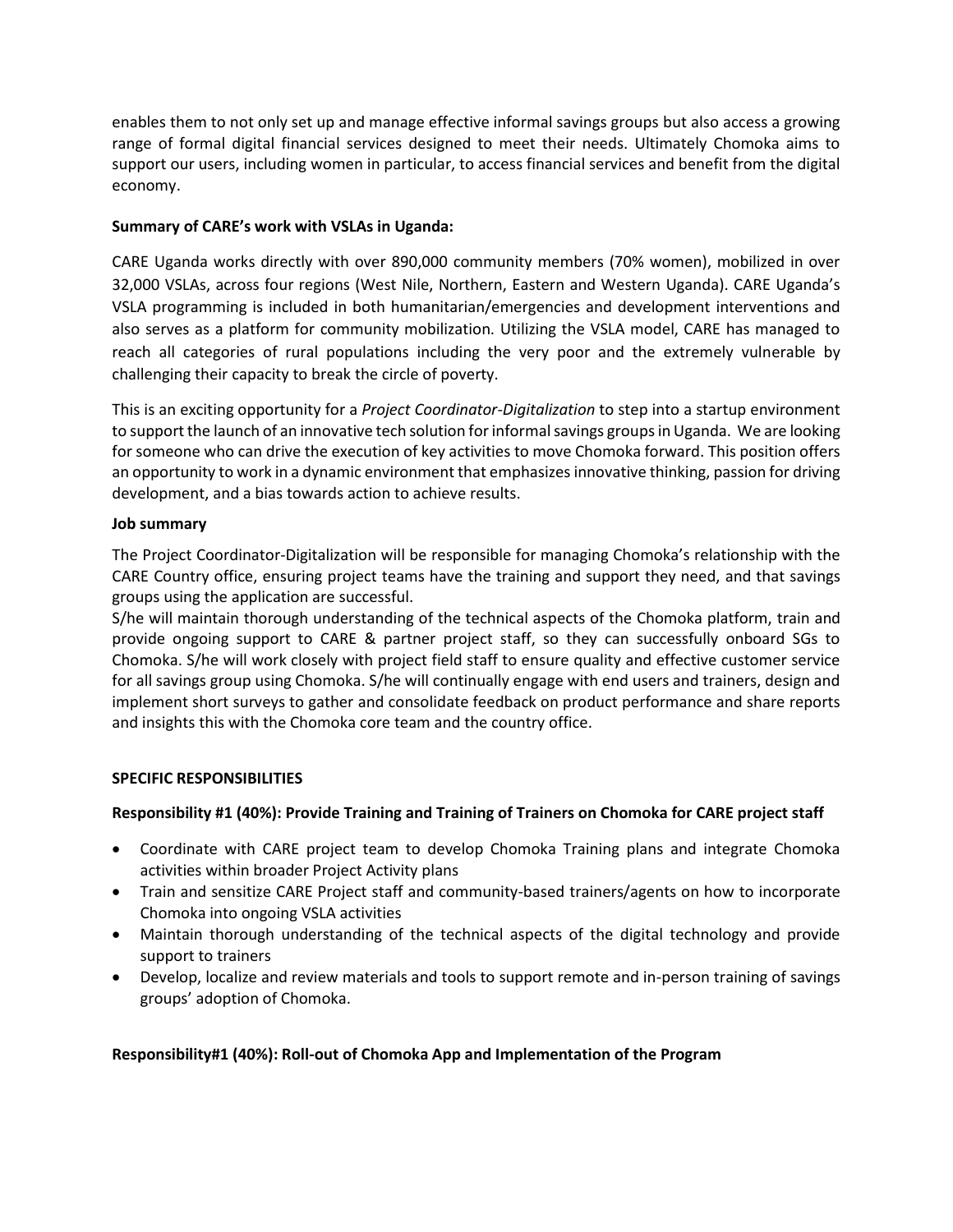- Oversee localization of application including translation, initial user testing and customer feedback sessions
- Act as the voice of the local customer to communicate emerging customer desires and any detected bugs or flaws in the Chomoka App
- Manage 1-2 interns or customer support staff to provide remote support to users and trainers.
- Work together with country office tech staff to maintain and escalate any issues with the local technology

# **Responsibility #3 (10%): Generate continual feedback and support to Chomoka core team and Country teams**

- Develop or adapt tools and systems to generate reports on customer usage and feedback.
- Routinely organize periodic data collection using human centered design principles to maintain a user-centric focus
- Schedule or contribute to project team review meetings and share results to promote continual improvement of the Chomoka product and experience
- Coordinate with global product manager to integrate local product requirements into global product roadmap

# **Responsibility #4 (5%): Promote Gender Equity and Diversity and Safeguarding Practices**

- Practice a behavior consistent with CARE's core values, and promotion of gender equity and diversity goals;
- Plays a leadership role in identifying and implementing initiatives that enhance CARE's commitment to gender and diversity.
- Ensure that CARE Safeguarding policies and procedures are adhered to by all and the staff that S/he supervisors both directly or indirectly
- Ensure that staff and related personnel under your jurisdiction are familiar with the following organizational policies and procedures and can identify when needed how these may have been breached; The CI Safeguarding policy, Protection from Sexual Harassment, Exploitation and Abuse and Child Abuse, The anti-discrimination and harassment policy, The code of conduct and the organizations Values.

### **Responsibility #5 (5%): Any other duties assigned from time to time**

Any other duties incidental to the role of Project Coordinator Chomoka or as assigned by supervisor.

# **AUTHORITY**

While the Project Coordinator-Digitalization will report to the Financial Inclusion and Policy Advisor, s/he will take guidance from the Program Manager to ensure all project focused and Programmatic related issues fall within the scope and agreed priorities of the Livelihood Program.

### **WORK CONDITIONS**

The position is based in Kampala, but a significant amount of time (approx. 60%) will be spent on travelling in support of CARE Uganda Initiatives. The position will also invest time on liaising with counterparts and other stakeholders across the country office.

### **Qualification and experience:**